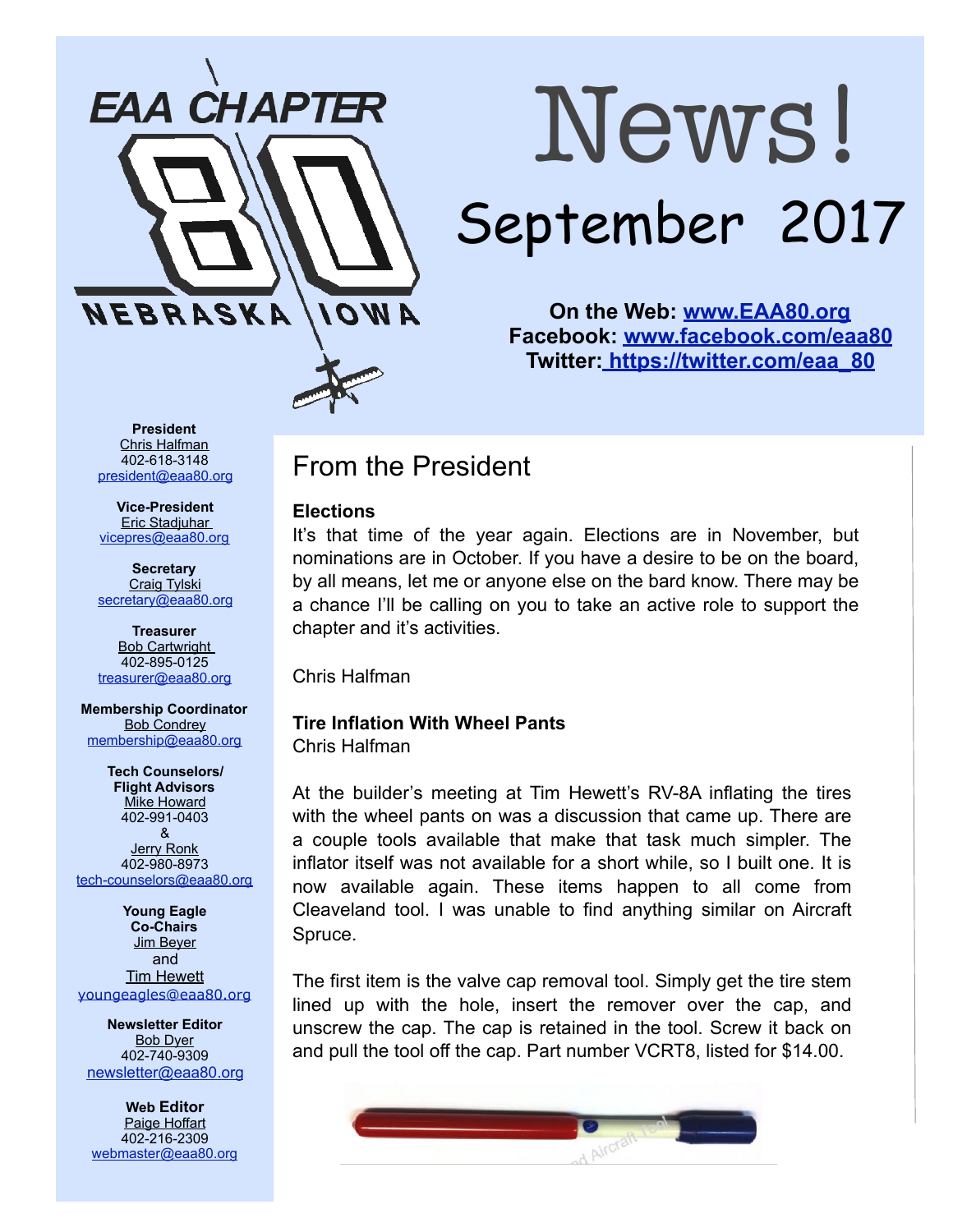Depending upon what you like better, there are two options for inflation. I built something similar when this wasn't available, but would probably just buy it now. It is an inflator with gauge that has an extension to reach the tire stem from outside the wheel pant. Part number VSI50, listed for \$39.00.



Another option is a valve stem extender. Simpler, cheaper, and maybe something you throw in your tool bag on the plane. Simply screw it on the valve stem so it protrudes beyond your wheel pant and use your standard air chuck for inflation. Part number VSE5, listed for \$8.50.



You can also buy the two extensions as a package. Part number VSSETW, listed for \$22.00 and save yourself a whooping \$0.50!

Here is the contraption I made with some really high quality stuff:



The main part of the tool is a "Pistol Grip Tire Inflator w/ Gauge" from the shelves of Harbar Freight, part number 68270, \$9.29. I took the hose off and screwed in a plain, 1/4" NPT pipe nipple approximately 5"+ long. The end is a Straight-In Tappered Chuck w/o Internal Shut-Off Valve, 1/4" FPT. It was \$7.47 on Amazon. Note there is some JB Weld on the end screwed into the pistol grip. Why? Well, the pipe nipple has NPT (tapered) threads and the pistol grip has straight (need an o-ring to seal) threads. The JB Weld was meant to be a permanent pipe sealant. I've had no issues and can't imagine any issues with the pressures most people set their air compressor at. Only issue I've had-the valve on the trigger seems to sometimes be a little slow to shut off. Made one for the hangar and one for the tool bag in the plane.

I'm sure there are other ways to make an inflator, but that's what I have and it seems to work.

#### **Upcoming Events**

Presentations **September** Paige Hofart In-Flight Emergencies September 11, 7PM Oracle Aviation

#### Builder's Meetings

**September** Eric Stadjuhar September 16, 9 AM Millard Airport hangar H-3 Coffee and doughnuts!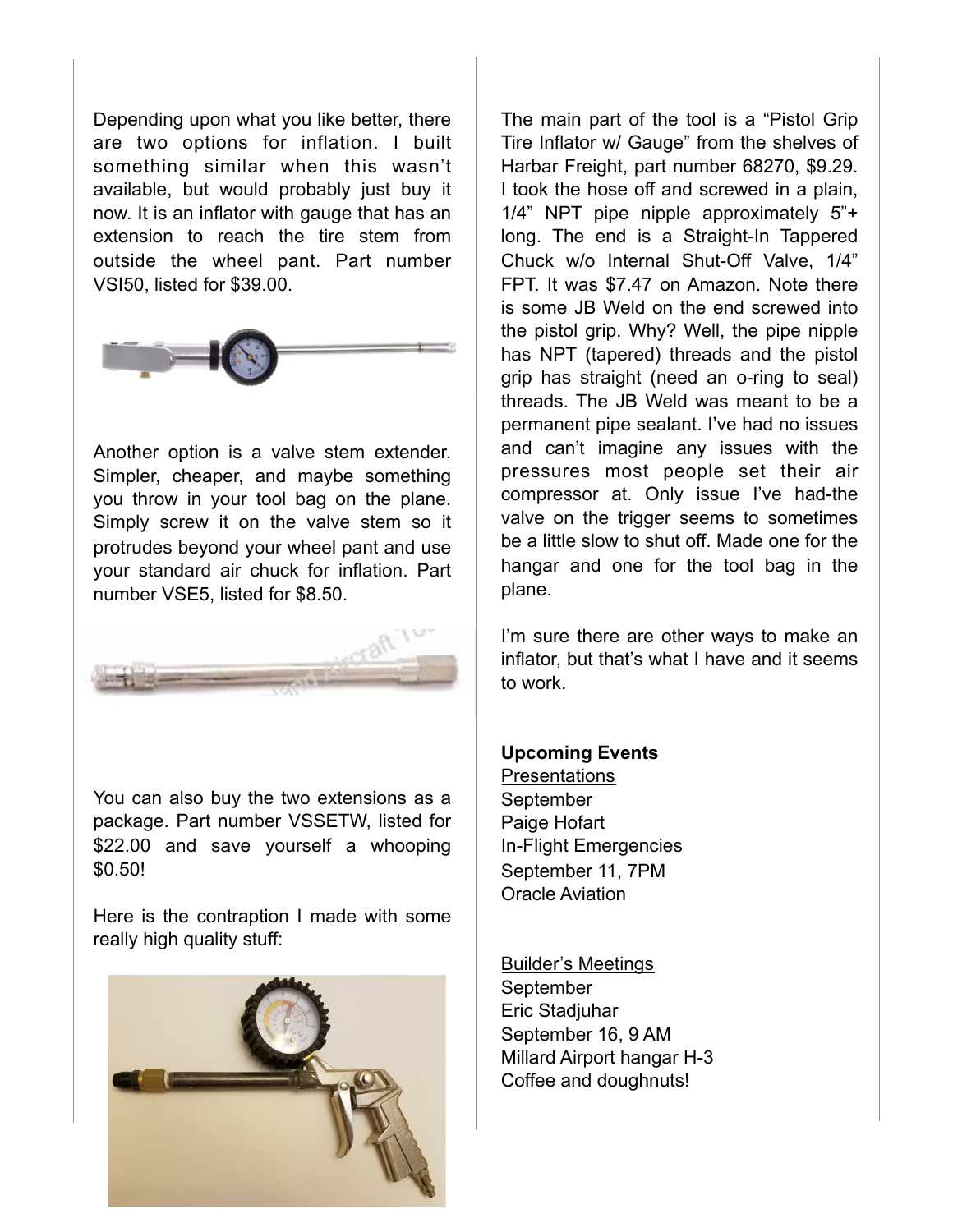Young Eagles September 10 Plattsmouth Airport 9AM - Noon

Followed by: End of Summer Picnic After Young Eagles September 10, 1:00 PM Plattsmouth Airport, Kevin Faris' hangar Bring a side or dessert to share.

If you DID NOT receive the invite through E-vite. Here is a link to the invite, [http://](http://evite.me/syVm1Gn4Vb) [evite.me/syVm1Gn4Vb,](http://evite.me/syVm1Gn4Vb) but please check your e-mail, spam/junk folder, or maybe just look again. It's easier to track what's going on if the invite to your e-mail is used.

#### **IRS 501(c)3**

Last, and certainly not least, attached is a document regarding Chapter 80 becoming a 501(c)3 organization. If you haven't been to a meeting in while, there has been discussion about the chapter becoming a non-profit organization. This would allow people to donate money to the group and the person making the donation gets a tax benefit from the donation. PLEASE read the pamphlet and come with questions. This is slated to be on the agenda at the next meeting and I am assuming a vote will occur.

#### **/ Ford Motors Partnership**

If you happen to be in the market for a new Ford vehicle, you might be able to save yourself some money being a member of EAA. Check out the website. I just skimmed through it, but you can supposedly save \$750 on your purchase. [www.eaa.org/ford](http://www.eaa.org/ford)

#### **EAA Chapter 80 Meeting Minutes**

#### **August 2017**

The chapter meeting was held on August 14th at Millard Airport, Oracle Aviation. The meeting was called to order at 7 PM by President Chris Halfman.

One guest was present, Walt Stachon, who joined while at the meeting.

**Meeting Minutes:** The July 2017 meeting minutes were approved as published.

**Treasurer's Report:** The August treasurer's report was approved as published. The report included receipt of \$1,823.99 (net \$1,722.33) for the Tri-Motor event. The chapter will be charged \$1.75/mo for FDMS (credit card) fees. Ending balance \$14,297.58.

**Membership:** Bob Condrey reported there are 128 members, of whom 40 have not paid their 2017 dues. There was discussion on publishing a new Membership directory. The motion failed (by two votes) to create a booklet similar to the 2013 version each five years, with yearly updates. The motion passed to create a .pdf file for the membership and see how acceptable this will be in lieu of a booklet. The existing booklet member pictures are not available.

**Tech Counselor:** Mike Howard reported on a relatively new metals process called Cryogenic Heat Treating (actually cold treating). Steel,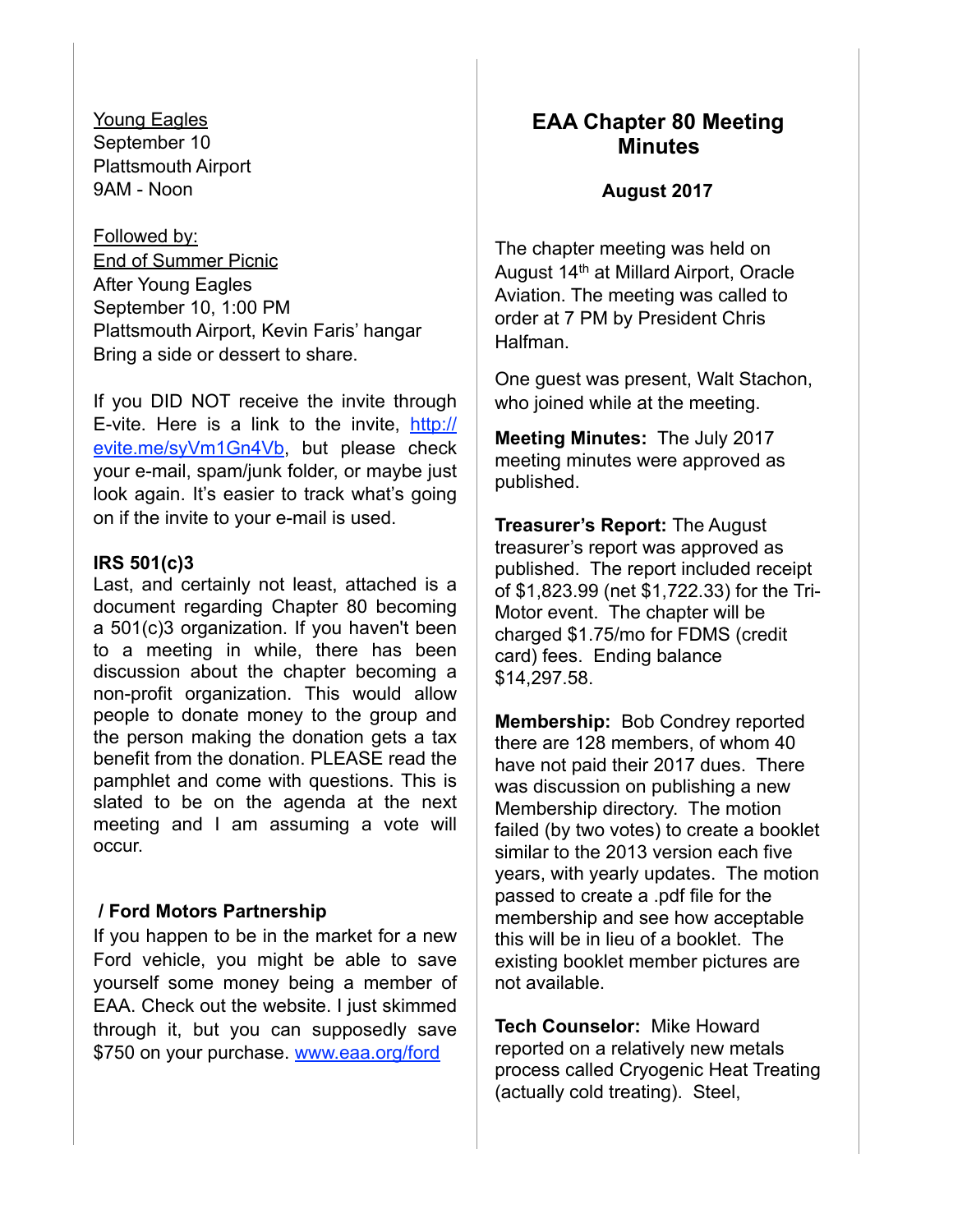aluminum, and brass can be cold treated to -300°F to improve the strength, heat resistance, and ductile properties of these metals. This process has been used on racing cars for a while, but recently Lycoming has been using this on aircraft engine parts (crankshafts and connecting rods). Mike also presented a sample of a Nord-Lock wedge-locking washer (used on his propeller bolts). With this washer neither a safety wire nor cotter pin is required.

**Young Eagles:** Tim Hewett reported that the next YE weekend is September 10<sup>th</sup> at Plattsmouth, starting at 9am. Please contact Tim if you would like to help out either on the ground or in flight. Tommy Ostlund reported his observations of the YE 25<sup>th</sup> anniversary celebration at AirVenture 2017. He acknowledge the Chapter 80 top YE pilots and presented a YE "25" awards banquet glass to Ronye McKay for his participation. As of August  $7<sup>th</sup>$  there have been 2,047,252 Young Eagle flights logged nationally. Tommy stated that the Tri-Motor crews are willing to return whenever we ask them to.

**Tools:** No report this meeting.

**Builder Reports:** Nothing to report.

**Builders Meeting:** Tim Hewett will present his RV-8A August 19th from 9-11AM at Hangar E-17, Council Bluffs Airport. September's builders meeting has not been scheduled.

**Fly-outs:** Mike Howard reported eleven aircraft, 18 people, flew out to Barnstormers in Norfolk for lunch on August  $12<sup>th</sup>$ . Next up will be a fly-out to We-B-Smokin' at Paola, KS after the August builders meeting.

**Social Coordinator:** Plan on a picnic after the YE flights at Plattsmouth airport September 10<sup>th</sup>.

#### **Old Business:**

1) The 501c(3) proposal. No update this month, will be added to next month's agenda.

#### **New Business:**

1) Chris Halfman is seeking volunteers for the 2018 Chapter 80 Board.

#### **Announcements:**

- 1) Jaime Collins dropped off pictures of Chapter 80 events from the 1970's for us to share.
- 2) Paul Kanka is in a retirement home, has been a long time Chapter 80 member, and would appreciate a ride to one of our meetings some time.
- 3) Mike Howard reported that Bob Durand built a Mk-5 back in 1982 that is still in service with the new owner he met at Oshkosh.

**Presentation:** Bob Condrey gave an excellent summary of building the fourplace Vans RV10, with specific pictures of his aircraft, and helpful builder tips. Reported (book) cruise of 193-197 mph at 55% power, burning 10.8-11.1gph. Major building problems of this mostly aluminum construction aircraft was with the fiberglass parts (specifically the doors and cabin top). There are 835 RV10's flying with ~1800 kits sold. A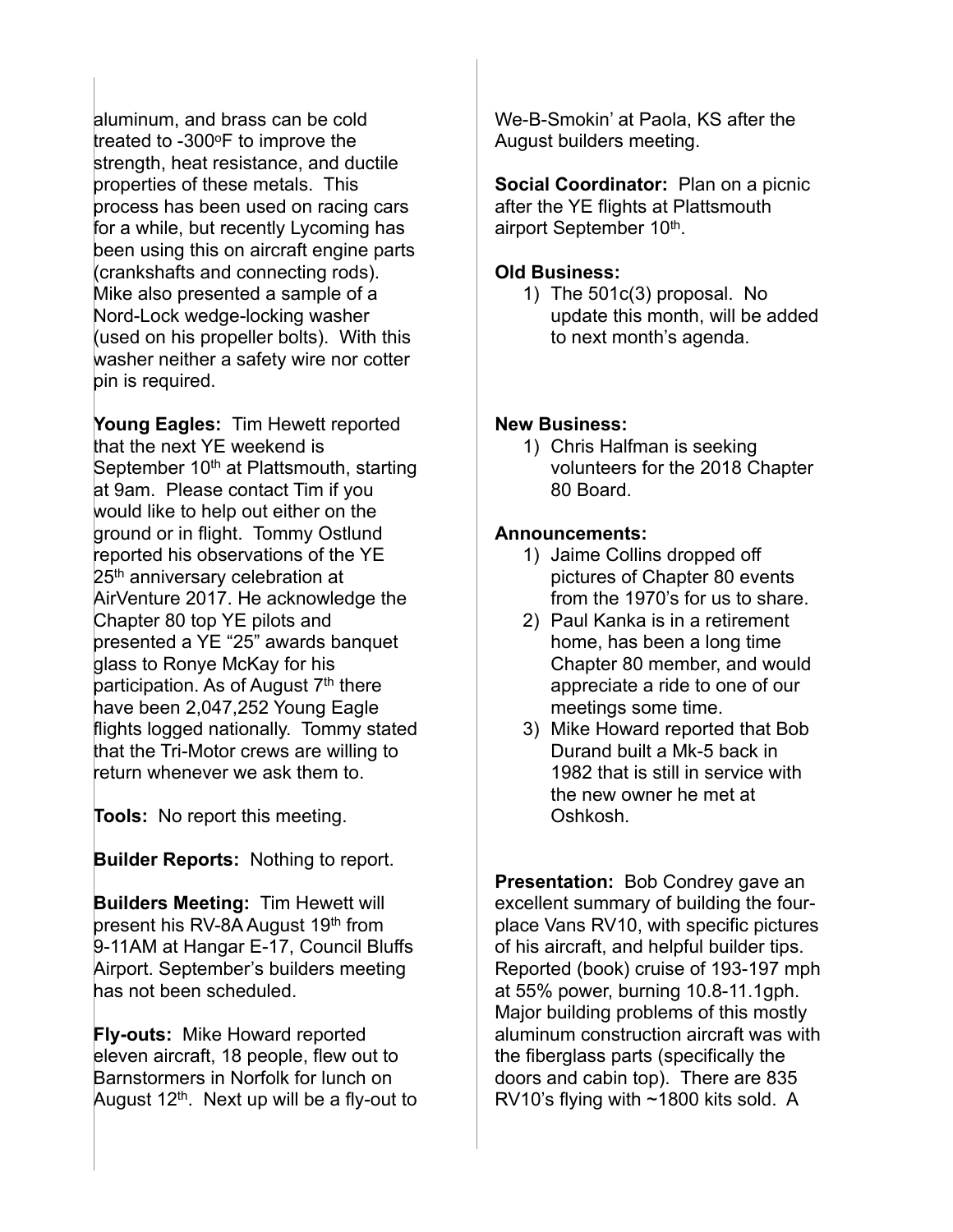company in Brazil is mass producing a large number of them.

### **September Meeting:**

To be announced.

**Raffle Drawing:** Fifty dollars total. The winner was Claude Stoysich.

# **Upcoming**

## **Events**

[EAA 80 Young Eagles](https://www.eaa.org/eaa/event/2017-09-10-EAA_80_Young_Eagles_Rally?id=191AC95ACA8A415D9F6C4BF9661B9F11)  [Rally](https://www.eaa.org/eaa/event/2017-09-10-EAA_80_Young_Eagles_Rally?id=191AC95ACA8A415D9F6C4BF9661B9F11) Sunday, September 10 · 9:00 AM - 12:00 PM Plattsmouth, Nebraska [Add to My Itinerary](https://www.eaa.org/en/eaa/account/accountlogin)

#### [EAA 80 Fly-in/drive-in Picnic](https://www.eaa.org/eaa/event/2017-09-10-EAA_80_Fly-indrive-in_Picnic?id=87E57C00C4EF42769891D940ADC66795)

Sunday, September 10 · 12:00 PM - 2:00 PM Plattsmouth, Nebraska [Add to My Itinerary](https://www.eaa.org/en/eaa/account/accountlogin)

[Omaha IMC Club](https://www.eaa.org/eaa/event/2017-10-12-Omaha_IMC_Club?id=29704E2CE74F4CAA84EAE79F3F93DBDC) Thursday, October  $12 \cdot 7:00$  PM - 8:30 PM Omaha, Nebraska [Add to My Itinerary](https://www.eaa.org/en/eaa/account/accountlogin)

#### [EAA 80 Young Eagles Rally](https://www.eaa.org/eaa/event/2017-10-21-EAA_80_Young_Eagles_Rally?id=F7222734C3DF4E609F3B058AF2B4ED0A) Saturday, October 21 · 9:00 AM - 12:00 PM Millard, Nebraska

[Add to My Itinerary](https://www.eaa.org/en/eaa/account/accountlogin)

#### [EAA 80 Christmas Party](https://www.eaa.org/eaa/event/2017-12-08-EAA_80_Christmas_Party?id=802E4B8F7A06429C947BE6A5A4B53B2C) Friday, December 8 · 6:00 PM - 9:00 PM Millard, Nebraska [Add to My Itinerary](https://www.eaa.org/en/eaa/account/accountlogin)

[Omaha IMC Club](https://www.eaa.org/eaa/event/2017-12-14-Omaha_IMC_Club?id=9BAB18C3F52D4E63A6CF3EA01D43B9D4) Thursday, December 14 · 7:00 PM - 8:30 PM Omaha, Nebraska

|                              |                              | EAA 80 MONTHLY TREASURER REPORT |                                      |              |  |  |
|------------------------------|------------------------------|---------------------------------|--------------------------------------|--------------|--|--|
|                              |                              | Sep-17                          |                                      |              |  |  |
|                              |                              |                                 |                                      |              |  |  |
|                              |                              |                                 |                                      |              |  |  |
| Checking<br><b>Acct. 310</b> |                              |                                 |                                      |              |  |  |
| <b>Opening Balance</b>       |                              | \$14,297.58                     |                                      |              |  |  |
| Receipts                     |                              |                                 |                                      |              |  |  |
|                              | <b>FDMS</b> Dep              |                                 |                                      |              |  |  |
| Jul-Aug                      | 50/50                        | \$92.00                         |                                      |              |  |  |
| Jul-Aug                      | Dues                         | \$125.00                        |                                      |              |  |  |
| <b>Expenses</b>              |                              |                                 |                                      |              |  |  |
|                              | 8/14/17 Chris Halfman-Shirts | \$70.00 Cash                    |                                      |              |  |  |
|                              | 8/14/17 Mark Miller-Refresh  | \$45.89 Chk                     |                                      |              |  |  |
|                              | <b>FDMS Fee</b>              |                                 |                                      |              |  |  |
|                              | (Note: Credit card amounts   |                                 | FDMS is First Data Managememt System |              |  |  |
| will be accounted on cash    |                              |                                 |                                      | (Credit Card |  |  |
| basis when recorded)         |                              |                                 |                                      |              |  |  |
| <b>Ending Balance</b>        |                              | \$14,398.69                     |                                      |              |  |  |
|                              |                              |                                 |                                      |              |  |  |

## **This space still for rent**

I'm sure many of you have stories or pictures from Oshkosh and many other locations. If you would like to share any of them with our group please send to [newsletter@eaa80.org](mailto:newsletter@eaa80.org) 

Or [radyer@msn.com](mailto:radyer@msn.com)

Or 402-740-9309

See you at the meeting